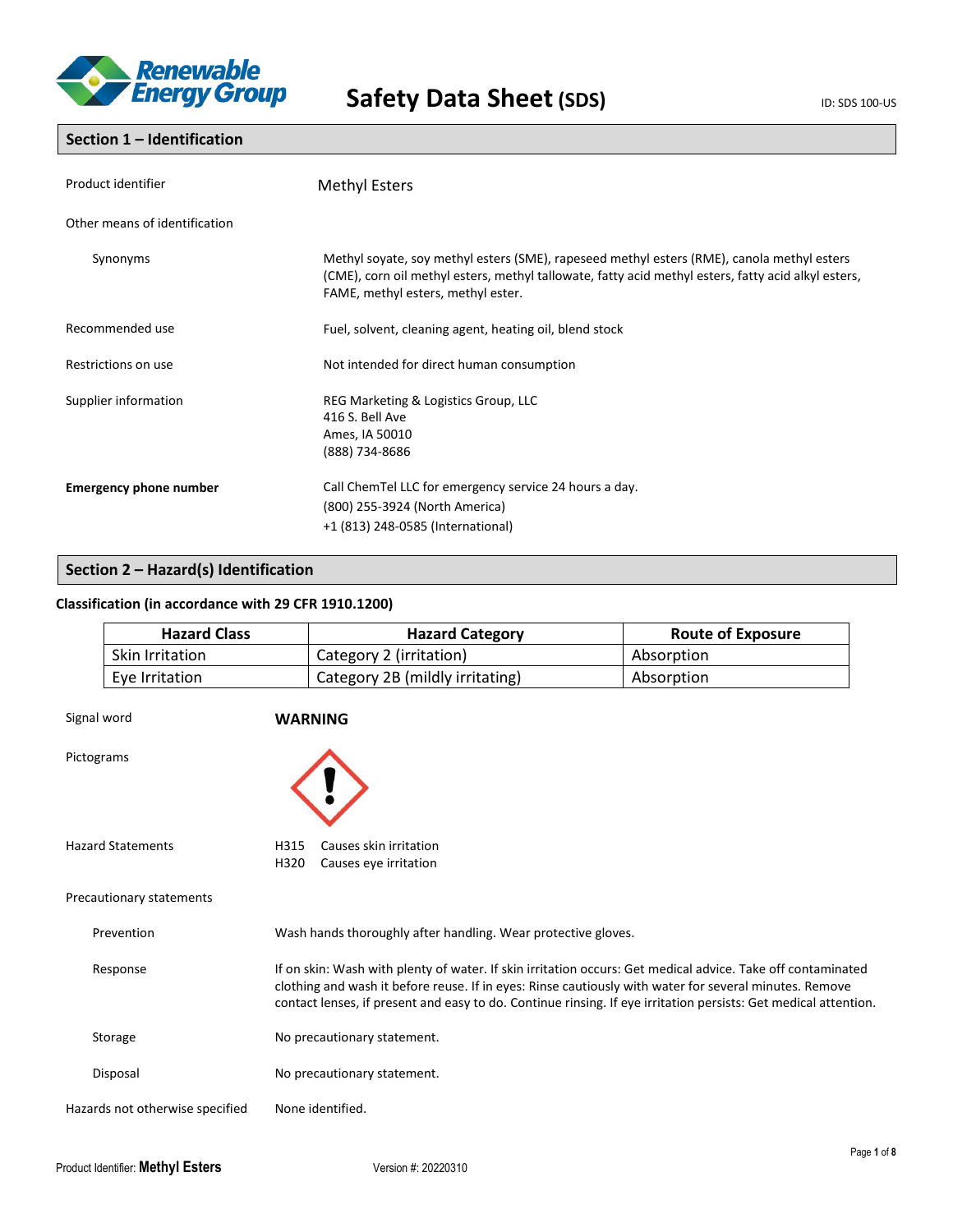

Ingredient(s) with unknown acute toxicity (if ≥ 1%)

Not applicable

### **Section 3 – Composition / Information on Ingredients**

| <b>Chemical Name</b>                       | <b>Common Name &amp; Synonyms</b> | <b>CAS number</b> | % of product |
|--------------------------------------------|-----------------------------------|-------------------|--------------|
| Fatty acids, C14-18 and C16-18-unsatd., Me | Methyl Esters                     | 67762-26-9        | 100%         |
| esters                                     |                                   |                   |              |

# **Section 4 – First-Aid Measures**

### First-aid measures for exposure

| Inhalation                                   | Move to fresh air.                                                                                                                                                         |
|----------------------------------------------|----------------------------------------------------------------------------------------------------------------------------------------------------------------------------|
| <b>Skin</b>                                  | Wash affected skin with soap and water.<br>Take off contaminated clothing and wash it before reuse.                                                                        |
| Eyes                                         | Rinse cautiously with water for several minutes. Remove contact lenses, if present and easy to do.<br>Continue rinsing. If eye irritation persists: Get medical attention. |
| Ingestion                                    | Rinse mouth out with water. If feeling unwell, seek medical attention.                                                                                                     |
| Most important symptoms / effects            |                                                                                                                                                                            |
| Acute                                        | Causes skin and eye irritation.                                                                                                                                            |
| Delayed / Chronic                            | No information available                                                                                                                                                   |
| Indication of immediate medical<br>attention | Treat symptomatically and supportively.                                                                                                                                    |
| Special treatment needed, if<br>necessary    | No special treatment identified.                                                                                                                                           |

# **Section 5 – Fire-Fighting Measures**

| Suitable extinguishing media                  | Water mist, firefighting foam, dry chemical, carbon dioxide, or clean extinguishing agents (such as<br>Halon or Halotron).                                                                                                                                                                                                                                                                                                                                      |  |
|-----------------------------------------------|-----------------------------------------------------------------------------------------------------------------------------------------------------------------------------------------------------------------------------------------------------------------------------------------------------------------------------------------------------------------------------------------------------------------------------------------------------------------|--|
| Unsuitable extinguishing media                | Do not use a solid water stream, as it may scatter and spread the fire.                                                                                                                                                                                                                                                                                                                                                                                         |  |
| Specific hazards arising from the<br>chemical | May burn if heated, but does not readily ignite.<br>Materials saturated with this product, such as oily rags, used oil dri, soaked insulation pads, etc., may<br>spontaneously combust due to product decomposition in the presence of oxygen. Place all such<br>materials into appropriate oily waste containers (such as metal cans with metal lids or oily waste<br>dumpsters with lids), and dispose of according to local, state, and federal regulations. |  |
| Hazardous combustion products<br>include      | Carbon monoxide, carbon dioxide, nitrogen oxides, and hydrocarbons.                                                                                                                                                                                                                                                                                                                                                                                             |  |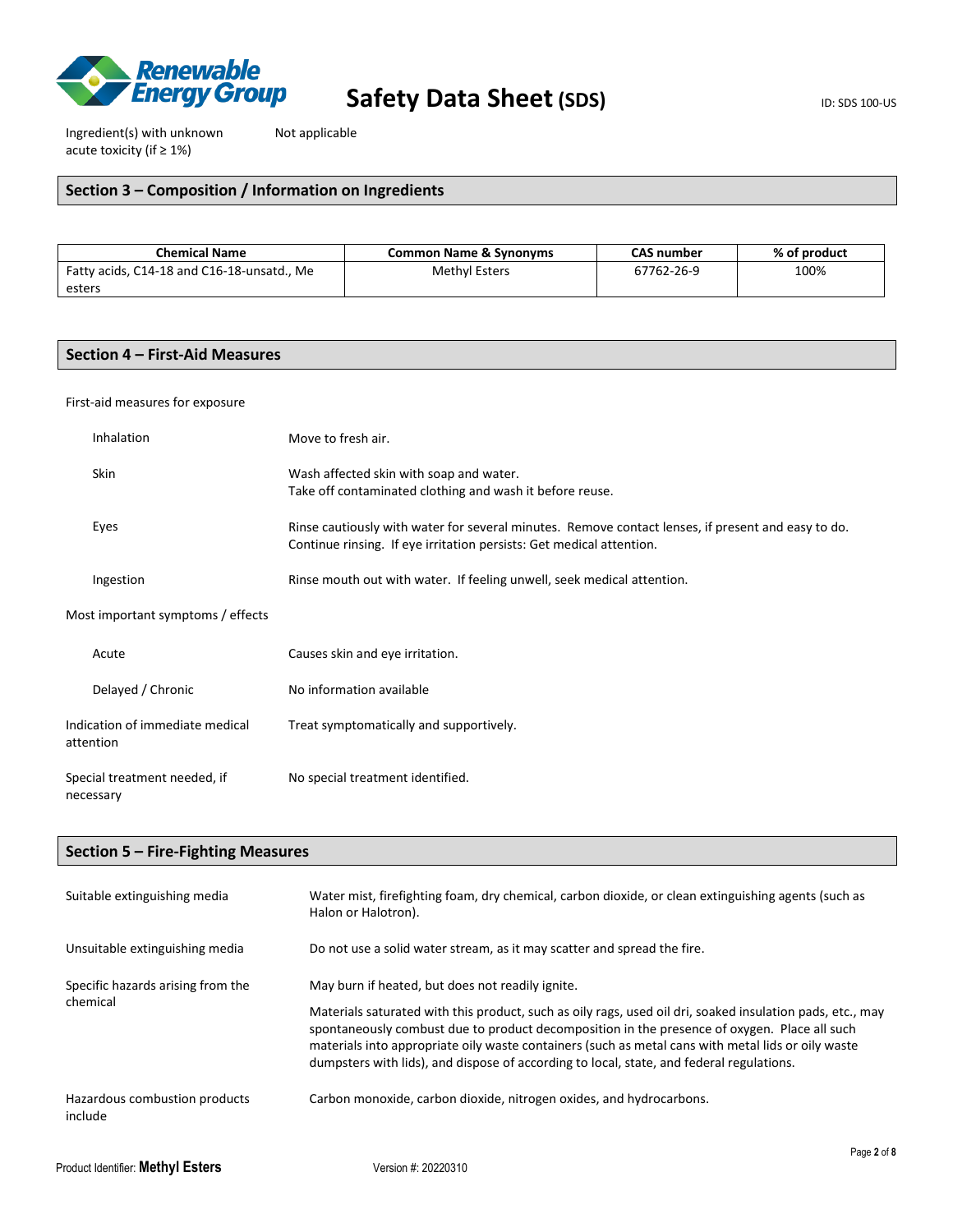

# **Safety Data Sheet (SDS)** ID: SDS 100-US

Protective equipment and precautions for firefighters

Incipient stage fires may be controlled with a portable fire extinguisher. For fires beyond the incipient stage, evacuate all unnecessary personnel. Emergency responders in the immediate area should wear standard firefighting protective equipment, including self-contained breathing apparatus (SCBA) and full bunker gear. In case of external fires in proximity to storage containers, use water spray to keep containers cool, if it can be done safely. Prevent runoff from entering streams, sewers, storm drains, or drinking water supply.

### **Section 6 – Accidental Release Measures**

| Personal precautions, protective<br>equipment, and emergency procedures | Keep all sources of ignition away from spill. Wear protective garments, impervious oil resistant<br>boots, protective chemical-resistant gloves, and safety glasses. If product has been heated, wear<br>appropriate thermal and chemical protective equipment. If splash is a risk, wear splash resistant<br>goggles and face shield. Shut off source of spill, if safe to do so. Contain spill to the smallest area<br>possible. Isolate immediate hazard area and remove all nonessential personnel. Prevent spilled<br>product from entering streams, sewers, storm drains, unauthorized treatment drainage systems, and<br>natural waterways. Place dikes far ahead of the spill for later recovery and disposal. Immediate<br>cleanup of any spill is recommended. If material spills into or upon any navigable waters and<br>causes a film or sheen on the surface of the water, immediately notify the National Response<br>Center at 1-800-424-8802. |
|-------------------------------------------------------------------------|----------------------------------------------------------------------------------------------------------------------------------------------------------------------------------------------------------------------------------------------------------------------------------------------------------------------------------------------------------------------------------------------------------------------------------------------------------------------------------------------------------------------------------------------------------------------------------------------------------------------------------------------------------------------------------------------------------------------------------------------------------------------------------------------------------------------------------------------------------------------------------------------------------------------------------------------------------------|
| Methods for containment and clean-up                                    |                                                                                                                                                                                                                                                                                                                                                                                                                                                                                                                                                                                                                                                                                                                                                                                                                                                                                                                                                                |
| Small spill / incidental release                                        | Small spills can be cleaned up with a properly rated vacuum system, absorbent inert media (oil dri,<br>sand, or earth), or absorbent pads. Use soapy water or degreaser to remove oily residue from the<br>affected area, then rinse area with water. Place saturated materials in an appropriate oily waste<br>container (metal can with a metal lid or an enclosed oily waste dumpster), and dispose of according<br>to local, state, and federal regulations.                                                                                                                                                                                                                                                                                                                                                                                                                                                                                               |
| Large spill / release                                                   | A spill remediation contractor with oil booms and skimmers may be needed for larger spills or spills<br>that come into contact with a waterway or sensitive wetland. Recover as much product as possible<br>by pumping it into totes or similar intermediate containers. Remove any remaining product with a<br>properly rated vacuum system, absorbent inert media (oil dri, sand, or earth), or absorbent pads.<br>Use soapy water or degreaser to remove oily residue from the affected area, then rinse area with<br>water. Place saturated materials in an appropriate oily waste container (metal can with a metal lid or<br>an enclosed oily waste dumpster), and dispose of according to local, state, and federal regulations.                                                                                                                                                                                                                        |
| Other information                                                       | Materials saturated with this product, such as oily rags, used oil dri, soaked insulation pads, etc., may<br>spontaneously combust due to product decomposition in the presence of oxygen. Place all such<br>materials into appropriate oily waste containers (such as metal cans with metal lids or oily waste<br>dumpsters with lids), and dispose of according to local, state, and federal regulations.                                                                                                                                                                                                                                                                                                                                                                                                                                                                                                                                                    |

### **Section 7 – Handling and Storage**

| Precautions for safe handling                               | When transferring product, use pipes, hoses, and tanks that are electrically bonded and grounded to<br>prevent the accumulation of static electricity.                                                                                                       |
|-------------------------------------------------------------|--------------------------------------------------------------------------------------------------------------------------------------------------------------------------------------------------------------------------------------------------------------|
| Conditions for safe storage, including<br>incompatibilities | Keep away from strong oxidizing agents, strong reducing agents, strong acids, and strong bases.<br>Store the product in a cool dry place, in a tightly closed container. Storage tanks should have an<br>appropriate ventilation and pressure relief system. |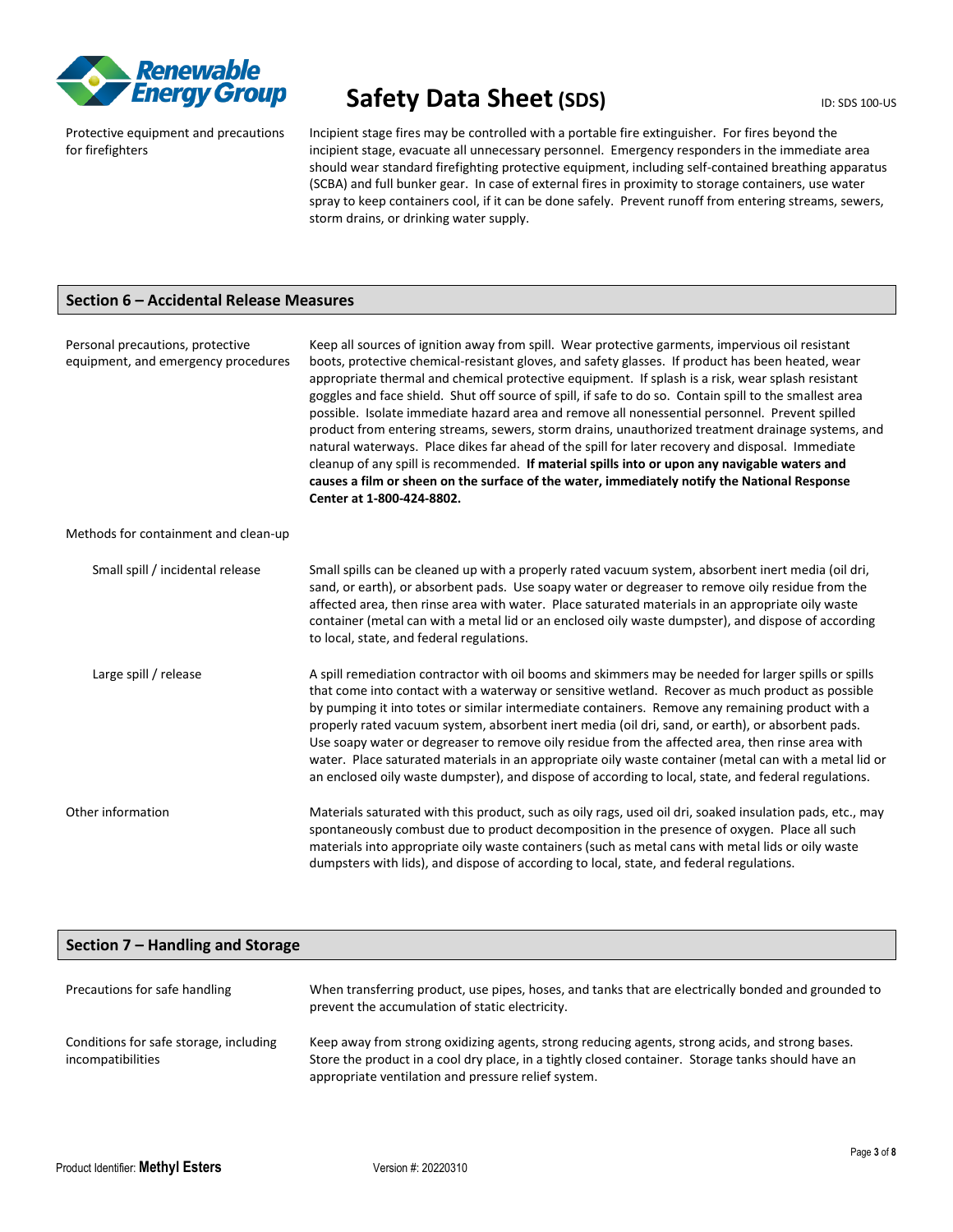

# **Section 8 – Exposure Controls / Personal Protection**

| Precautions for safe handling         | When transferring product, use pipes, hoses, and tanks that are electrically bonded and grounded to<br>prevent the accumulation of static electricity.                                                                                                                                                                                                                                                                                                                                                                                                                                                                                                                                                                                                                      |  |
|---------------------------------------|-----------------------------------------------------------------------------------------------------------------------------------------------------------------------------------------------------------------------------------------------------------------------------------------------------------------------------------------------------------------------------------------------------------------------------------------------------------------------------------------------------------------------------------------------------------------------------------------------------------------------------------------------------------------------------------------------------------------------------------------------------------------------------|--|
| Component exposure limits             | At this time, the constituents have no known exposure limits.                                                                                                                                                                                                                                                                                                                                                                                                                                                                                                                                                                                                                                                                                                               |  |
| Appropriate engineering controls      | Keep product enclosed in primary containment (hoses, pipes, tanks, etc.) to avoid contact with skin.<br>Handle in accordance with good industrial hygiene and safety practices.                                                                                                                                                                                                                                                                                                                                                                                                                                                                                                                                                                                             |  |
| <b>Individual Protection Measures</b> |                                                                                                                                                                                                                                                                                                                                                                                                                                                                                                                                                                                                                                                                                                                                                                             |  |
| Personal protective equipment         |                                                                                                                                                                                                                                                                                                                                                                                                                                                                                                                                                                                                                                                                                                                                                                             |  |
| Eyes / face                           | Wear safety glasses. If splash potential exists, use splash resistant goggles and a face shield.                                                                                                                                                                                                                                                                                                                                                                                                                                                                                                                                                                                                                                                                            |  |
| <b>Skin</b>                           | Wear disposable nitrile or other similar chemical-resistant gloves for incidental contact. For more<br>substantial contact, wear thicker nitrile or other similar chemical-resistant gloves. Wear protective<br>garments, such as a chemical apron, chemical resistant coveralls, or chemical resistant coat and<br>pants, along with impervious oil-resistant boots. Remove soaked protective equipment,<br>decontaminate with soapy water, and rinse thoroughly before reuse. Note: product will cause<br>natural rubbers to degrade at a very rapid rate. Such protective equipment will need to be carefully<br>inspected after decontamination to see if it is still in serviceable condition. Any defective or worn out<br>equipment should be immediately discarded. |  |
| Respiratory                           | No exposure limits are available, but appropriate organic vapor or supplied air respiratory protection<br>may be worn if irritation or discomfort is experienced. Respiratory protection must be provided and<br>used in accordance with all local, state, and federal regulations.                                                                                                                                                                                                                                                                                                                                                                                                                                                                                         |  |

# **Section 9 – Physical and Chemical Properties**

| <b>Appearance - Physical State:</b> | Liquid                       | <b>Appearance - Color:</b>               | Water white to pale yellow to<br>brown if undyed |
|-------------------------------------|------------------------------|------------------------------------------|--------------------------------------------------|
| Odor:                               | Mild oily or animal fat odor | <b>Odor Threshold:</b>                   | No information available                         |
| pH:                                 | Not applicable               | <b>Melting/Freezing Point:</b>           | -1°C to 20°C / 30°F to 68°F                      |
| <b>Boiling Point/Range:</b>         | >280°C / 536°F (at 1 atm)    | <b>Flash Point:</b>                      | >93°C / >200°F (ASTM D93)                        |
| <b>Evaporation Rate:</b>            | No information available     | Flammability (solid/gas):                | No information available                         |
| LFL:                                | No information available     | UFL:                                     | No information available                         |
| <b>Vapor Pressure:</b>              | No information available     | <b>Vapor Density:</b>                    | No information available                         |
| <b>Relative Density:</b>            | $0.87 - 0.89$ @ 25°C         | <b>Volatile Organic Compounds:</b>       | No information available                         |
| Solubility $(H20)$ :                | Negligible                   | Solubility (other):                      | No information available                         |
| <b>Auto Ignition Temp.:</b>         | No information available     | <b>Decomposition Temp.:</b>              | No information available                         |
| Viscosity @ 40°C:                   | $3.8 - 5.0$ cSt              | Partition coefficient (n-octanol/water): | No information available                         |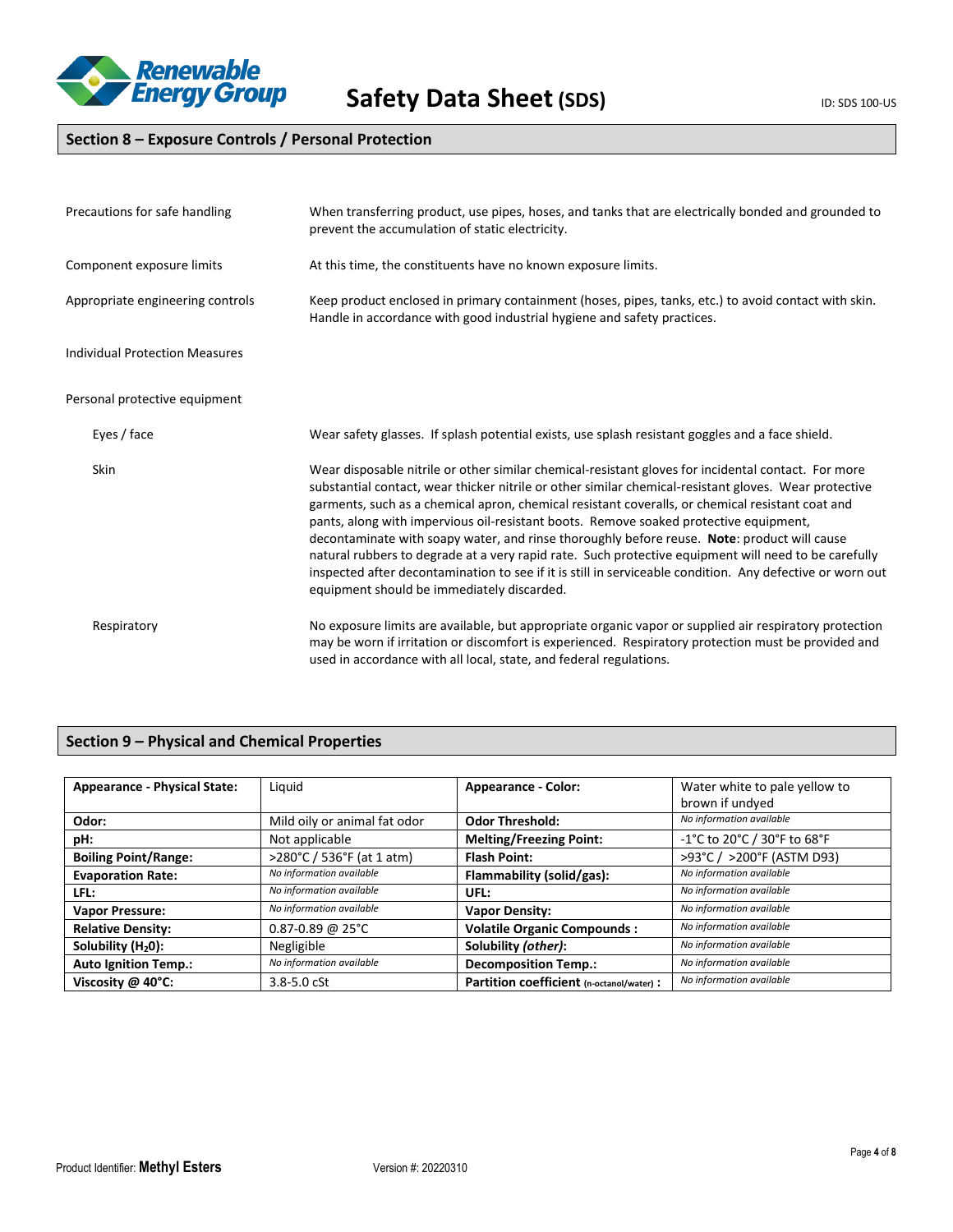

# **Section 10 – Stability and Reactivity**

| Reactivity                         | When handled and stored appropriately, no dangerous reactions are known.                                                                                                                                                          |  |
|------------------------------------|-----------------------------------------------------------------------------------------------------------------------------------------------------------------------------------------------------------------------------------|--|
| Chemical stability                 | Stable in closed containers at room temperature under normal storage and handling conditions.                                                                                                                                     |  |
| Possibility of hazardous reactions | When handled and stored appropriately, no dangerous reactions are known.                                                                                                                                                          |  |
|                                    | See Sections 5 and 6 regarding spontaneous combustion of product-saturated absorbent materials.                                                                                                                                   |  |
| Conditions to avoid                | Ignition sources, accumulation of static electricity, heating product to its flash point, or allowing the<br>product to cool below its melting point (otherwise it may solidify and not be transferable until it is<br>reheated). |  |
| Incompatible materials             | Keep away from strong oxidizing agents, strong reducing agents, strong acids, and strong bases.                                                                                                                                   |  |
| Hazardous decomposition products   | Carbon oxides, hydrogen sulfide, nitrogen oxides, and hydrocarbons                                                                                                                                                                |  |

# **Section 11 – Toxicological Information**

| Likely routes of exposure           | Absorption, ingestion, and inhalation.                                                                                                                                                  |  |
|-------------------------------------|-----------------------------------------------------------------------------------------------------------------------------------------------------------------------------------------|--|
| Symptoms                            |                                                                                                                                                                                         |  |
| Inhalation                          | Coughing or irritation.                                                                                                                                                                 |  |
| Ingestion                           | Nausea, vomiting, or feeling unwell.                                                                                                                                                    |  |
| Skin contact                        | Redness or irritation.                                                                                                                                                                  |  |
| Eye contact                         | Redness or irritation and tearing.                                                                                                                                                      |  |
| Acute toxicity                      |                                                                                                                                                                                         |  |
| Oral                                | LD50 >17,500mg/kg (rat) estimated.                                                                                                                                                      |  |
| Dermal                              | LC50 >2000mg/kg (rat).                                                                                                                                                                  |  |
| Inhalation                          | No information available.                                                                                                                                                               |  |
| Skin corrosion / irritation         | (rat) after 24 hr exposure, some irritation which subsided within $12 - 14$ days<br>(human) after 24 hr exposure, some minor irritation (less than that of a 4% soap & water solution). |  |
| Serious eye damage / eye irritation | Industrial experience has shown that product in the eyes can cause redness and irritation which<br>subsides within 7 days.                                                              |  |
| Sensitization (Respiratory or Skin) | No information available.                                                                                                                                                               |  |
| Germ cell mutagenicity              | No information available.                                                                                                                                                               |  |
| Carcinogenicity                     | Not listed as a carcinogen by IARC, NTP, or OSHA.                                                                                                                                       |  |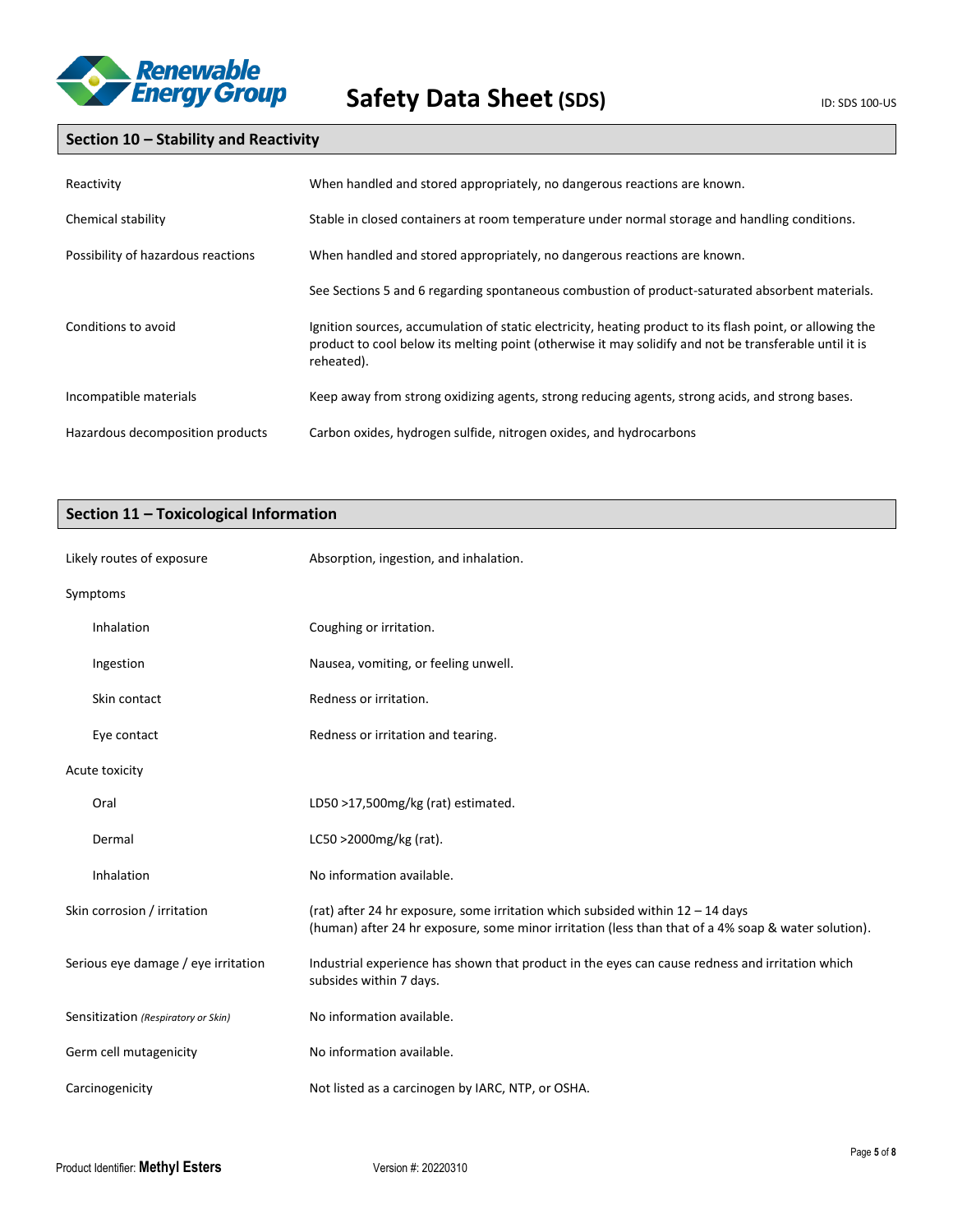

# Safety Data Sheet (SDS) **ID: SDS 100-US**

| Component carcinogenicity             | No information available. |
|---------------------------------------|---------------------------|
| Reproductive / developmental toxicity | No information available. |
| Specific target organ toxicity        |                           |
| Single exposure                       | No information available. |
| Repeated exposure                     | No information available. |
| Aspiration hazard                     | No information available. |

# **Section 12 – Ecological Information**

# Acute ecotoxicity - short-term exposure

| Fish                                                              | LC50 freshwater fish - 100,000 mg/L                                                              |
|-------------------------------------------------------------------|--------------------------------------------------------------------------------------------------|
| Aquatic Invertebrates                                             | EC50 - 2504 mg/L                                                                                 |
| <b>Aquatic Plants</b>                                             | EC50 Algae - 73,729 mg/L                                                                         |
| Long Term Exposure (fish, aquatic<br>invertebrate, aquatic plant) | 100,000 mg/L                                                                                     |
| Persistence and degradability                                     | Product is biodegradable in aerobic conditions (90% biodegraded within 23 days).                 |
| Bio accumulative potential                                        | Accumulation in organisms is not to be expected.                                                 |
| Mobility in soil                                                  | No information available.                                                                        |
| Other adverse effects                                             | See section 5 & 6 regarding spontaneous combustion of materials that are soaked in this product. |

# **Section 13 – Disposal Considerations**

| Disposal (waste / unwanted product) | This material, as supplied, is not a hazardous waste according to Federal Regulations (40 CFR 261).<br>This material could become a hazardous waste if chemical additions are made to this material, or if<br>the material is processed or otherwise altered. Consult 40 CFR 261 to determine whether the altered<br>material is a hazardous waste. Consult the appropriate local, state, regional, or federal regulations<br>for additional requirements. |
|-------------------------------------|------------------------------------------------------------------------------------------------------------------------------------------------------------------------------------------------------------------------------------------------------------------------------------------------------------------------------------------------------------------------------------------------------------------------------------------------------------|
| Disposal (containers with residue)  | Dispose of all containers with residue according to local, state, regional, and federal regulations.                                                                                                                                                                                                                                                                                                                                                       |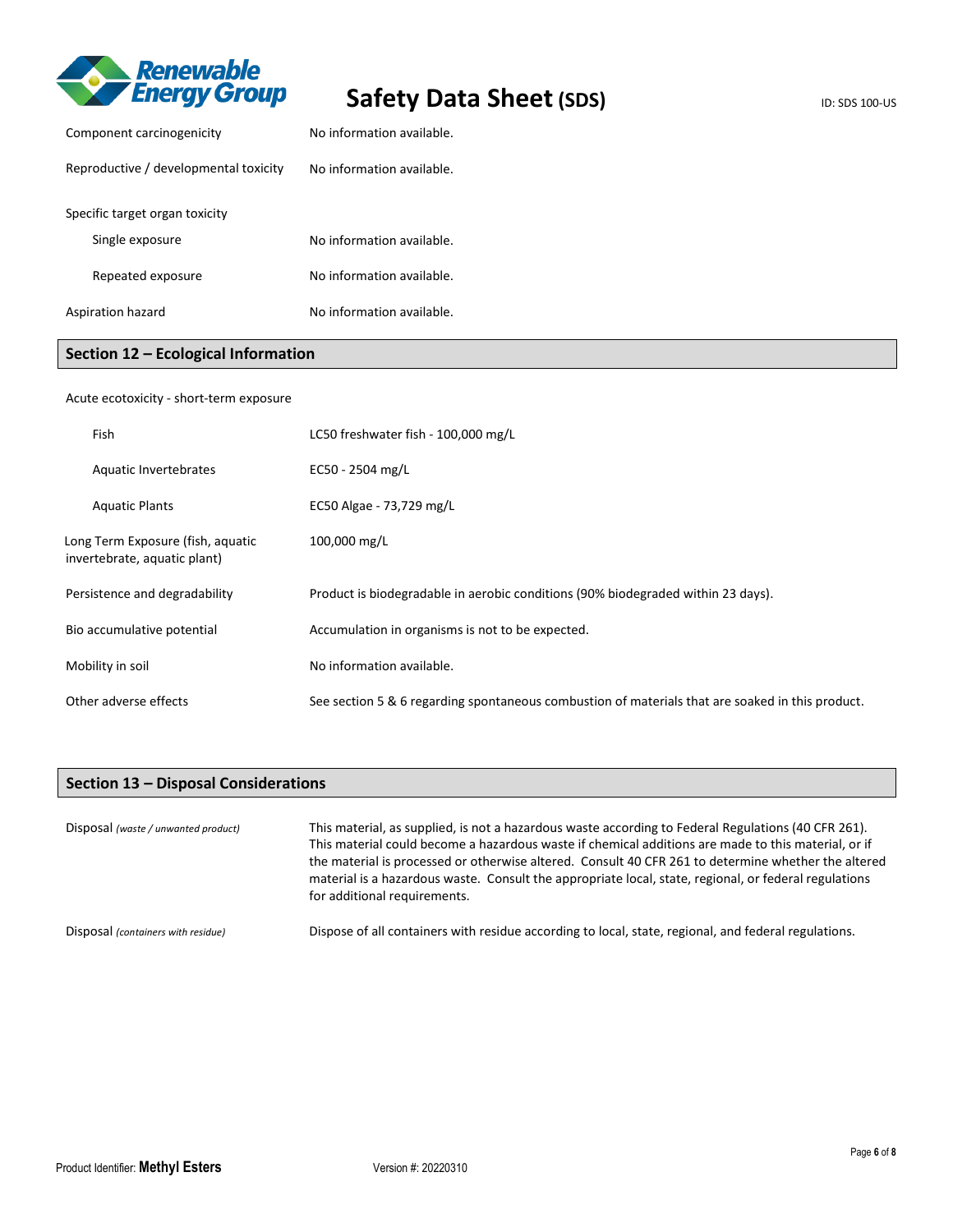

# **Section 14 – Transport Information**

### **DOT**

| <b>ID Number</b>                         | Not Regulated as a hazardous material |
|------------------------------------------|---------------------------------------|
| <b>UN Proper Shipping Name</b>           | Not Regulated as a hazardous material |
| Transport Hazard Class(es)               | Not Regulated as a hazardous material |
| Packing Group                            | Not Regulated as a hazardous material |
| Placard                                  | Not Regulated as a hazardous material |
| Marine Pollutant                         | No                                    |
| <b>Transport in Bulk Requirements</b>    | Not Regulated as a hazardous material |
| <b>Special Transportation Provisions</b> | Not Regulated as a hazardous material |
| Special Note                             | Not Regulated as a hazardous material |
| Shipping Label                           | None                                  |
| Placard                                  | None                                  |
| (Shipment by truck or rail in bulk)      |                                       |

### **Section 15 – Regulatory Information**

### **Inventory Listings**

| dsl  | $\boxtimes$ Listed $\Box$ Exempt |
|------|----------------------------------|
| TSCA | $\boxtimes$ Listed $\Box$ Exempt |

### **U.S. Federal Regulations**

**CERCLA**: This material, as supplied, contains the following chemical(s) regulated as hazardous substances under the Comprehensive Environmental Response Compensation and Liability Act (CERCLA) (40 CFR 302) or the Superfund Amendments and Reauthorization Act (SARA) (40 CFR 355). There may be specific reporting requirements at the local, regional, or state level pertaining to releases of this material. None

**Clean Water Act:** This product does not contain any chemicals regulated as toxic pollutants pursuant to the Clean Water Act (40 CFR 401.15) when used as recommended.

### **SARA 311/312 Hazard Categories:**

| <b>Hazard Class</b>                                                    |
|------------------------------------------------------------------------|
| Skin Irritation                                                        |
| Eye Irritation                                                         |
| $\Box$ Hazard Not Otherwise Classified (HNOC) – see Section 2 for more |
| information                                                            |

**SARA 313**: Section 313 of Title III of the Superfund Amendments and Reauthorization Act of 1986 (SARA). This product contains the following chemical(s) subject to the reporting requirements of the Act and Title 40 of the Code of Federal Regulations, Part 372: None